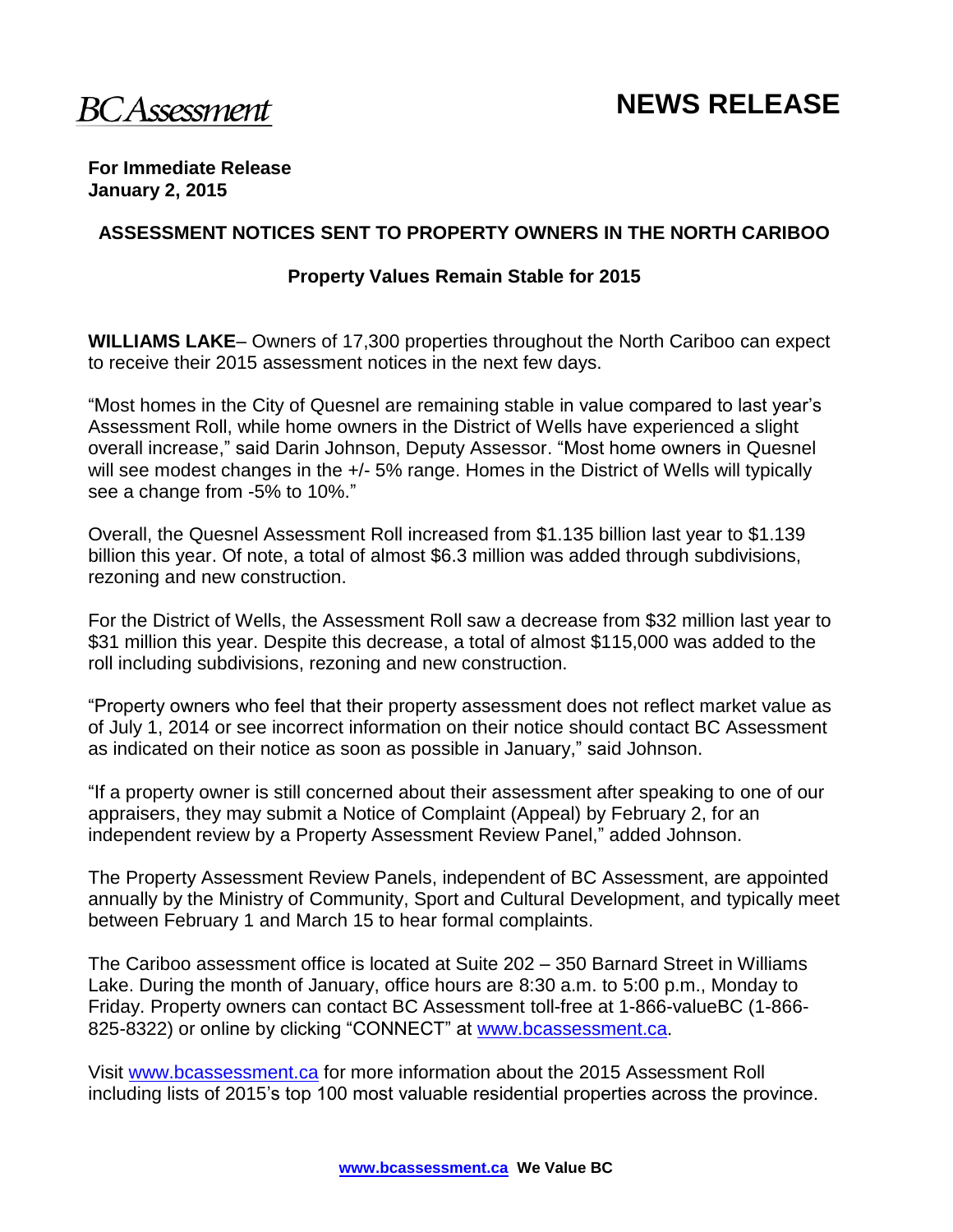Of note, BC Assessment has launched a newly-enhanced version of its free *e*-value*BC*  service that allows the general public to search, check and compare properties online from across the province. Improved navigation, an interactive map and inclusion of property street-front imagery are among the new features. Also new for 2015, BC Assessment has updated its Customer Service Standards which include commitments to be open & transparent, fair & accurate, timely & accessible, knowledgeable & respectful, and innovative & collaborative.

"Our service commitments and standards clearly indicate the level of service that you can expect from BC Assessment and ensure we focus on customer needs as we continue to deliver excellent service," said Johnson.

Follow BC Assessment on [Twitter,](http://twitter.com/bcassessment) [YouTube,](http://www.youtube.com/user/BCAssessmentVideos) [Facebook,](http://www.facebook.com/pages/BC-Assessment/168042796561277?sk=info) and [LinkedIn.](http://www.linkedin.com/company/bc-assessment)

-30-

### **Media Contact:**

Darin Johnson, Deputy Assessor BC Assessment Cariboo Assessment office Toll Free: 1-866-valueBC (1-866-825-8322) Ext. **24239** Cell Phone: (250) 267-2002 Email: [darin.johnson@bcassessment.ca](mailto:darin.johnson@bcassessment.ca)



# **MEDIA BACKGROUNDER**

**For Immediate Release January 2, 2015** 

## **Facts on B.C. Property Assessments and the 2015 Assessment Roll**

- Total number of properties on the 2015 roll is 1,974,120, an approximate 0.98% increase from 2014.
- Total value of real estate on the 2015 roll is \$1,206,152,088,777 (\$1.2 trillion), a 5.84% increase from 2014.
- Total amount of 'non-market change', including new construction and development: approximately \$18.69 billion, an increase of 6.54% from the 2014 roll of \$17.54 billion.